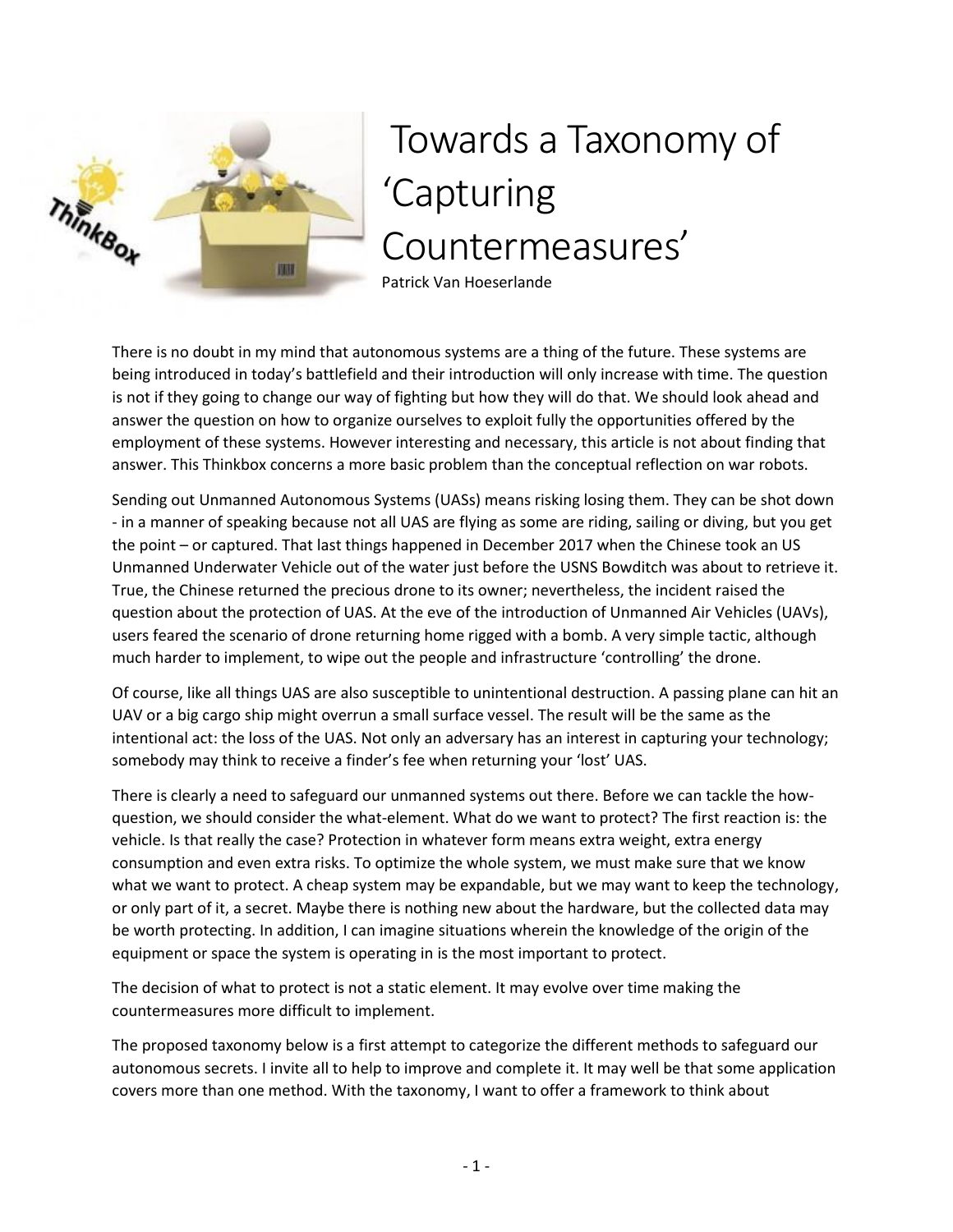countering the risk of captured unmanned vehicles. Choosing one or more measures is about striking a balance between protection and mission effectiveness.

### **Avoidance**

The best way to defy capture (or destruction) is avoiding a possible incident, passively or actively.

#### Passive

**Extreme**: An UAS can be relatively safe if it operates at the extremes. This will be a burden on the vehicle, but it may be a too much a burden on the system attacking it making the costs too great for the potential benefits. The other side knows very well that they are there but is quasi incapable of destroying or capturing them. Example: Satellites and very deep-water vehicles are an example of such systems being relatively safe.

**Camouflage**: An old trick that still works. Color schemes, restriction of movement or radiation … make it harder to detect a vehicle, now and in the future.

Stealth: Although a subset of camouflage, the absence of any kind of reflection (radio waves, sound. light) deserves a category on its own because these techniques are harder to implement and may have a serious design impact.

**Mimicry**: This kind of passive approach has a big impact on the design of the vehicle. The idea is to assimilate an aspect of the environment. Example: A micro-UAV with an exterior design to look like an insect, the shell of an intelligent mine 3D printed to be similar as a rock …

### **Active**

**Detection**: An UAS may be equipped with a subsystem detecting possible danger and alter the risky action. This ability to detect danger is a condition for all active measures because these are a reaction to an event is the environment. Example: An Underwater Vehicle may stop its ascent to the surface if it detects the sound of a surface vessel nearby. An UAV may adapt it flight pattern if it detects another airplane.

**Escape**: The next possibility is not limited to avoiding the risk of being captured but running away from the danger. The UAS must of course be equipped with a sensor that triggers the escape subroutine. The action following the detection of a risk is not limited to stopping the procedure, but to actively engage in activities in order to make capturing difficult.

**Hiding**: A UAS may opt to hide where it is harder to get.

**Flight**: One way to escape is to run away at high speed, preferable to safety. This approach may be short-lived as speed will possible drain the vehicle's internal energy resources.

**Transfer to another medium**: An interesting type of escaping is to transfer from one medium to another. There are only a limited number of systems that can go from water to land, from land to air, etc.

**Screen**: Like the maneuver of an octopus, a change in direction combined with a screen that reduces the effectiveness of the adversary's sensor may increase the likelihood of escape.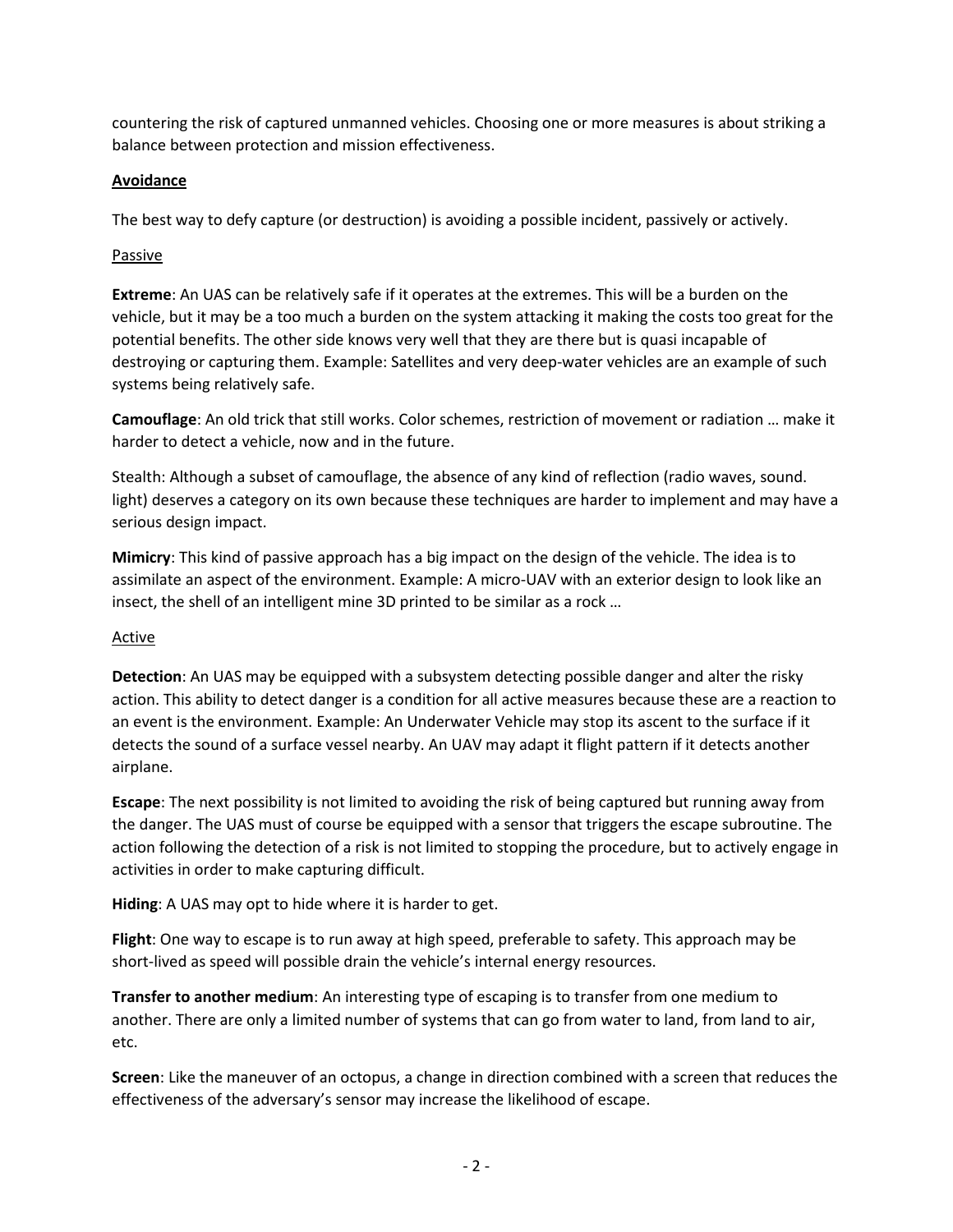**Emulation**: A bit similar like mimicry, but in an active way. Example: A small UUV may emit a sonar reflection like a submarine.

**Decoy**: An UAS may launch a decoy to trick its hunter following the decoy instead of the actual vehicle. Although effective, it is limited in its application.

## **Confrontation**

If avoiding capture is not possible or not preferred, the unmanned vehicle can be equipped to tackle the danger head-on.

**Self-destruction**: If all above do not help or are too cumbersome to implement, a limited or a full-blown self-destruct mechanism may do the trick. The self-destruction must be designed in such a way that it destroys the parts we want to keep a secret. If the vehicle itself or most of the equipment needs protection a complete destruction may be consider. In some cases, this will be a hard thing to accomplish. Parts of a destroyed vehicle may be enough for a reconstruction. Self-destruction does not necessarily mean that it must be an explosion, a strong acid may be better to erase a memory card. Having a self-destruction mechanism aboard may prove a supplementary weakness. It may be hard to define when an UAS is compromised. What are the criteria to initiate the self-destruction? A cyberattack may initiate the self-destruction mode when the adversary only wants the vehicle out of operation.

**Deterrence**: The ability to self-destruct may be used as a deterrence. In that case, this ability must be clearly marked to have an effect. Example: The skin of the vehicle may carry a warning that the vehicle will explode if tempered with.

**Self-defense**: Although a possible legal nightmare, an UAS may be equipped with a self-defense capability. Instead of flight, this system may opt for a fight. This capability must not necessarily be aimed at human soldiers, it may well be exclusively against other UAS.

### **Against LARS detection**

A last category that stands apart from the rest is the protection against Launch and Recovery Systems (LARS) detection. UAS and its operators are extra vulnerable during launching or recovering a UAS. This weakness may offer the opportunity to attack the UAS and its operators at the same time.

**Wait**: There is no rule that a UAS must be launched just before its employment or recovered directly after it has finished its mission. There may be a period of inactivity between those steps. This forces the other side to spend time and resources in waiting for things to happen.

**Change or variation**: As there is no rule about the time between activity and L&R, there is no need to have a direct approach from the zone of activity to the L&R activity. The more variation, the harder it will be to follow the UAS and detect the L&R moment.

**Speed**: The quicker the L&R happens the harder it will be to hit during that vulnerable moment.